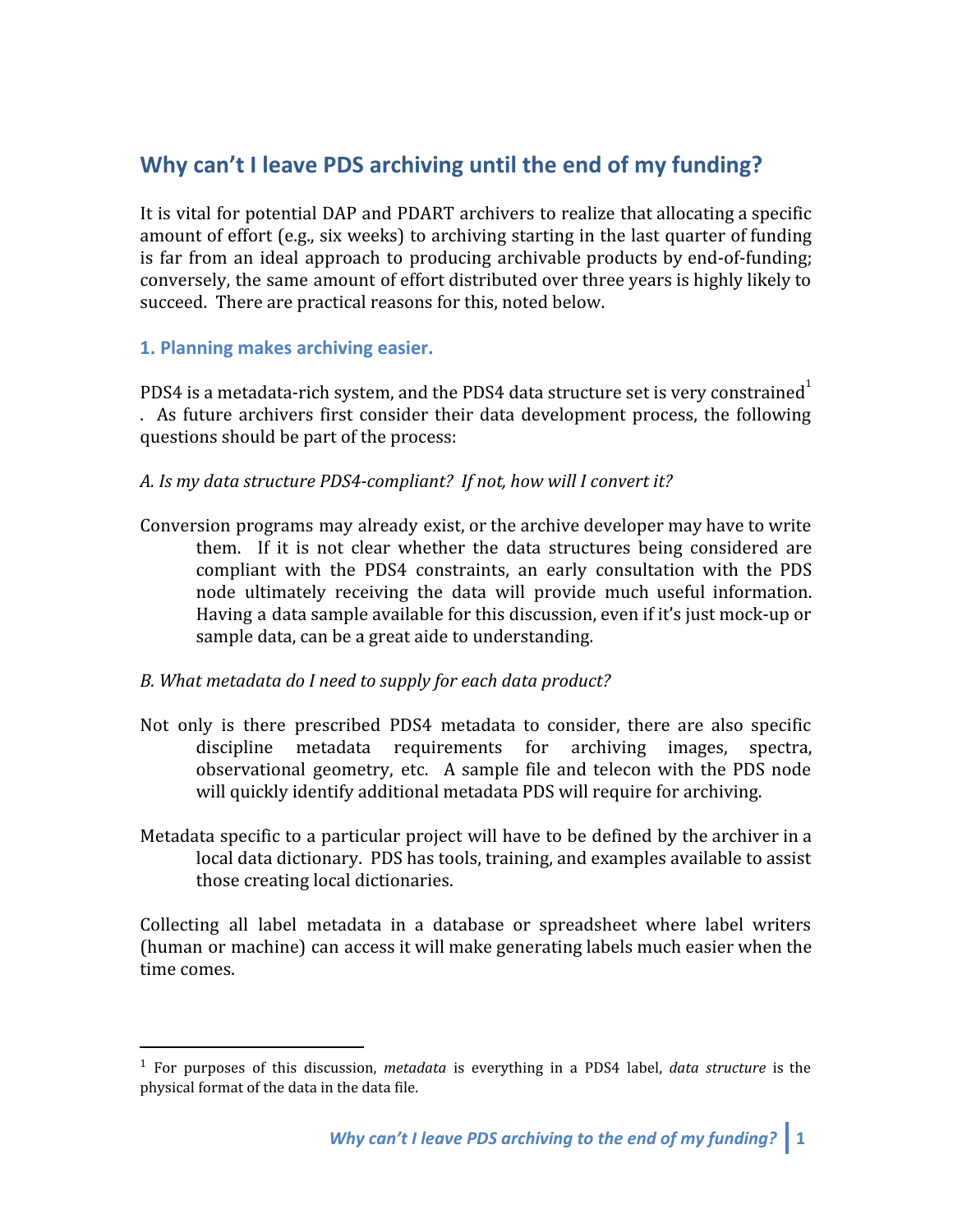**N.B.:** The level of effort required to archive doesn't scale with the number of products or size of the data to be archived in any meaningful way. It more closely scales with the complexity of the metadata that must be used and defined, and to a lesser degree the amount of additional documentation required to support the data. Starting design of these elements of the archive early on is critical to keeping archive development on track.

# **2. Frequent checking makes for small corrections rather than large perturbations.**

There is both method and technique involved in designing good PDS4 labels. Starting small with basic metadata and periodically providing sample data and early draft labels to the PDS node for feedback creates opportunities for the new archiver to develop skills and find the tools that work early in the data development process. It also generates opportunities for the PDS node to offer examples or solutions that have worked for similar data.

# **3. PDS will be scrupulous about standards validation prior to review.**

External peer reviewers cannot review data that they cannot read and visualize with standard PDS4 tools, so standards verification is an absolute requirement for data going out to review. The canonical validator that PDS uses to verify standards compliance can be installed on the data preparer's local system and incorporated into the production process to ensure that the labels are complete and syntactically correct. PDS will happily assist with installation and training for these tools. PDS will reject data delivered for review that contains errors that would prevent a reviewer from being able to review the data.

**4. PDS Nodes review schedules are generally fixed half a year or more in advance.**

# **N.B.:** *A Principal Investigator's archiving obligations are not met until PDS officially accepts the lien-resolved data for archiving.*

All archive data must pass an external peer review before it can be accepted for archiving, and PDS nodes cannot schedule external peer reviews on demand. The main reasons for this are:

1. The primary mandate from NASA to PDS is to archive NASA mission data, thus it is mission schedules that drive the main peer review schedule at any given node. PDS is also keenly aware of its obligations to its discipline